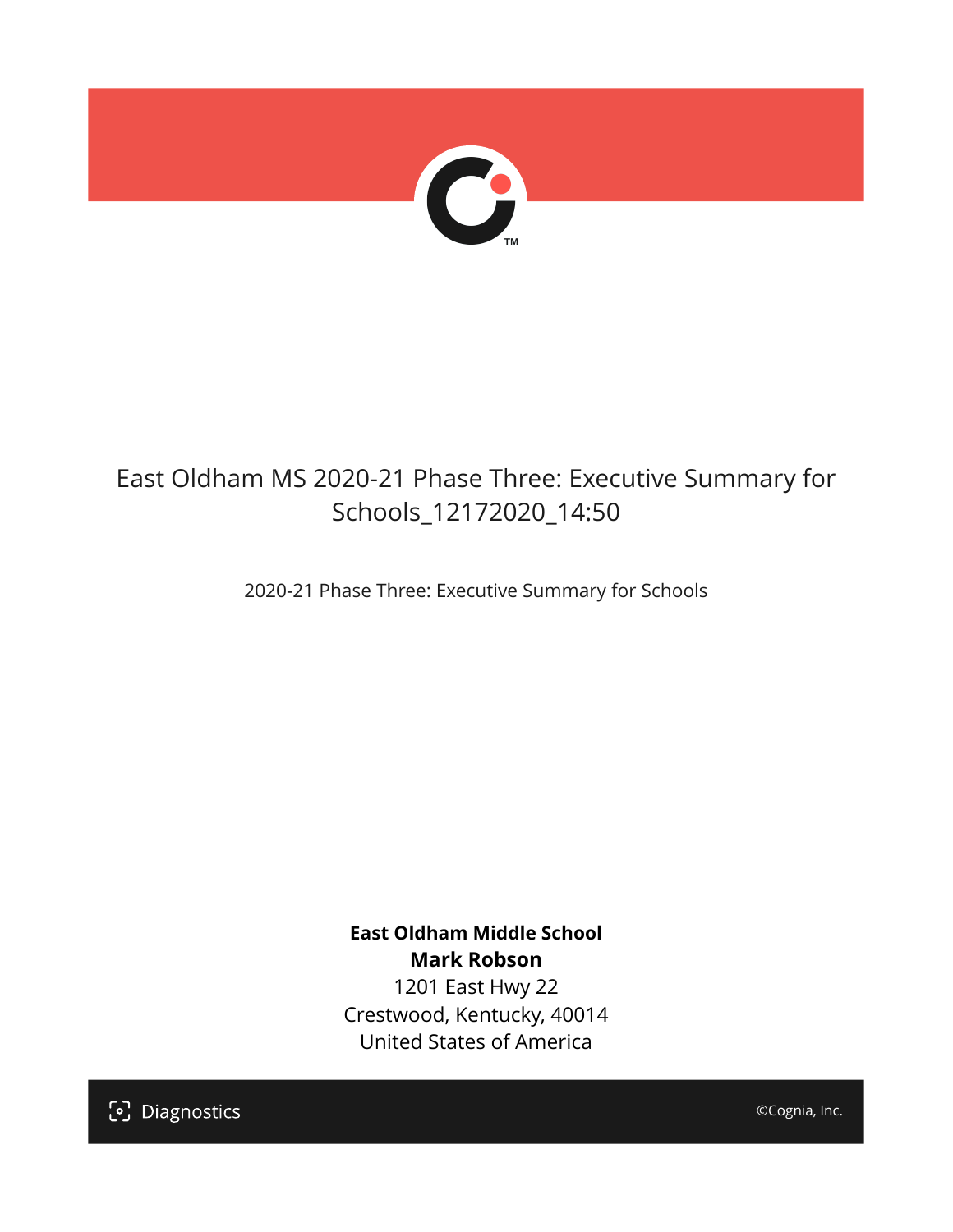Schools\_12172020\_14:50 - Generated on 01/12/2021

East Oldham Middle School

## **Table of Contents**

[3](#page-2-0) [2020-21 Phase Three: Executive Summary for Schools](#page-2-0)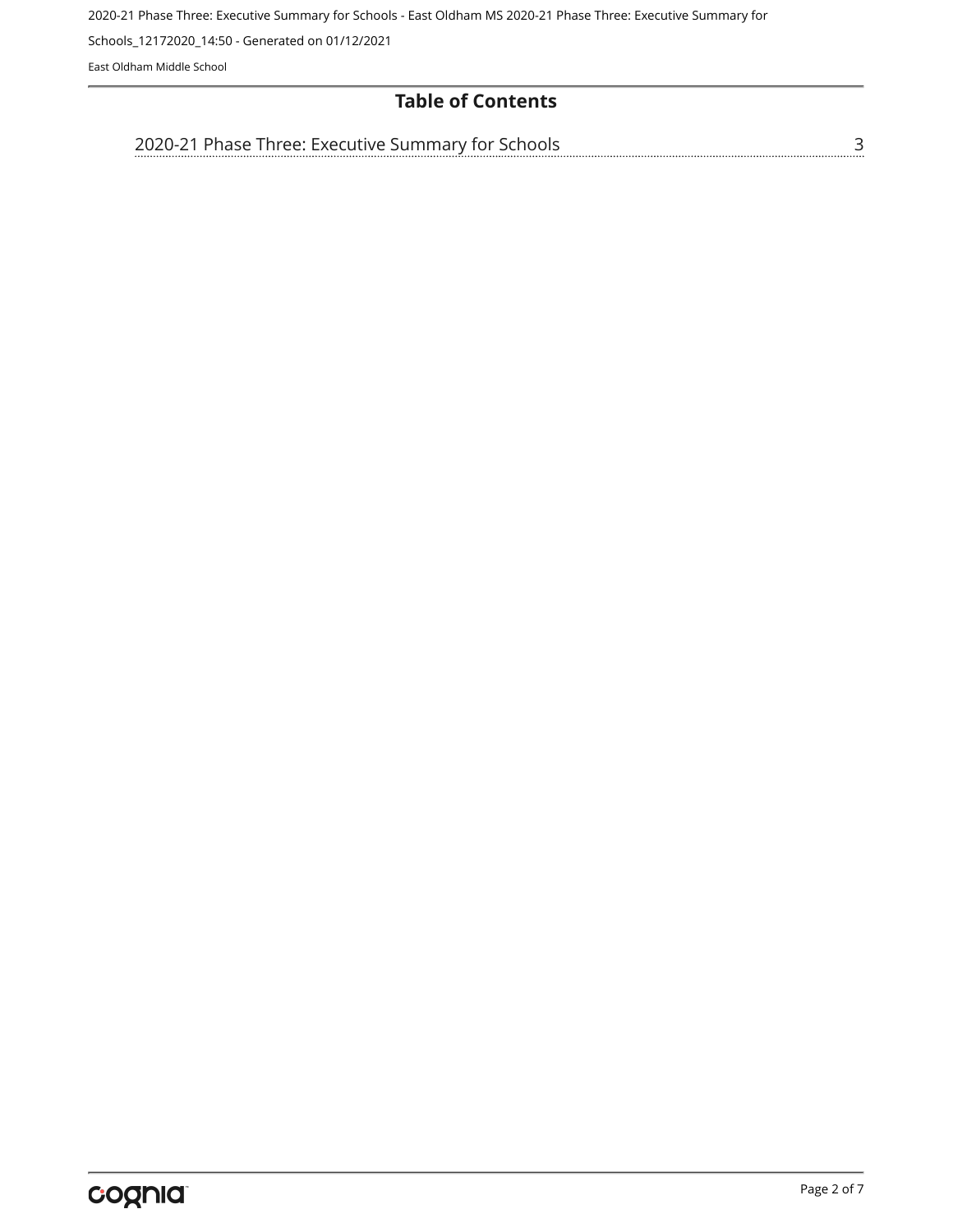2020-21 Phase Three: Executive Summary for Schools - East Oldham MS 2020-21 Phase Three: Executive Summary for Schools\_12172020\_14:50 - Generated on 01/12/2021 East Oldham Middle School

## <span id="page-2-0"></span>**2020-21 Phase Three: Executive Summary for Schools**

. Describe the school's size, community/communities, location, and changes it has experienced in the last three years. Include demographic information about the students, staff, and community at large. What unique features and challenges are associated with the community/communities the school serves?

Oldham County, with a population of approximately 66,500, is a bedroom community located twenty minutes outside of Louisville, Kentucky. With a median household income of close to \$92,237 and an 85% home ownership rate, the majority of families might be considered to fall into the middle-class range. However, in Oldham County 5.1% of the population is reported to be below the poverty level. 2017 census data also indicates that approximately 91% of the population is white, 4% is black, and 4% is of Hispanic origin. As the name suggests, East Oldham Middle School is located toward the eastern end of Oldham County, and resides on the same campus with one of its feeder schools, Locust Grove Elementary. Not only the school but also the district as a whole has built a strong reputation within the community, based on factors such as a history of top performance rankings within the state and its large number of highly qualified teachers. East Oldham Middle alone boasts four teachers holding National Board for Professional Teaching Standards certification. East Oldham Middle school is comprised of almost 670 students across grades 6-8 and a faculty/staff consisting of 1 principal and 2 assistant principals; 2 counselors; 1 media/tech specialists; a literacy coach, RTI/GATES Coordinator and coach; 1 speech/language pathologists; 38 teachers; 5 office staff; 3 maintenance staff; and 9 instructional aides. Approximately 15% of the students receive free or reduced lunch. Parental support is very strong at East, as evidenced by the fact that attendance for Back to School Night always falls in the area of 90%. Furthermore, our school report card shows our attendance at 96.7%, which bears testament to the claim that our students enjoy coming to school and that parents support their attendance.

. Provide the school's purpose statement and ancillary content such as mission, vision, values, and/or beliefs. Describe how the school embodies its purpose through its program offerings and expectations for students.

The EOMS mission statement is," We will foster the creative, independent thinkers and learners." We value a culture that supports all children and their transition through our schools. It is imperative we provide an environment where students are comfortable and are given the opportunity to succeed. At East, community is not just a term to reference where we live; it is a bond we intentionally foster within our classrooms, and the school as a whole. We strive to ensure that EOMS is a place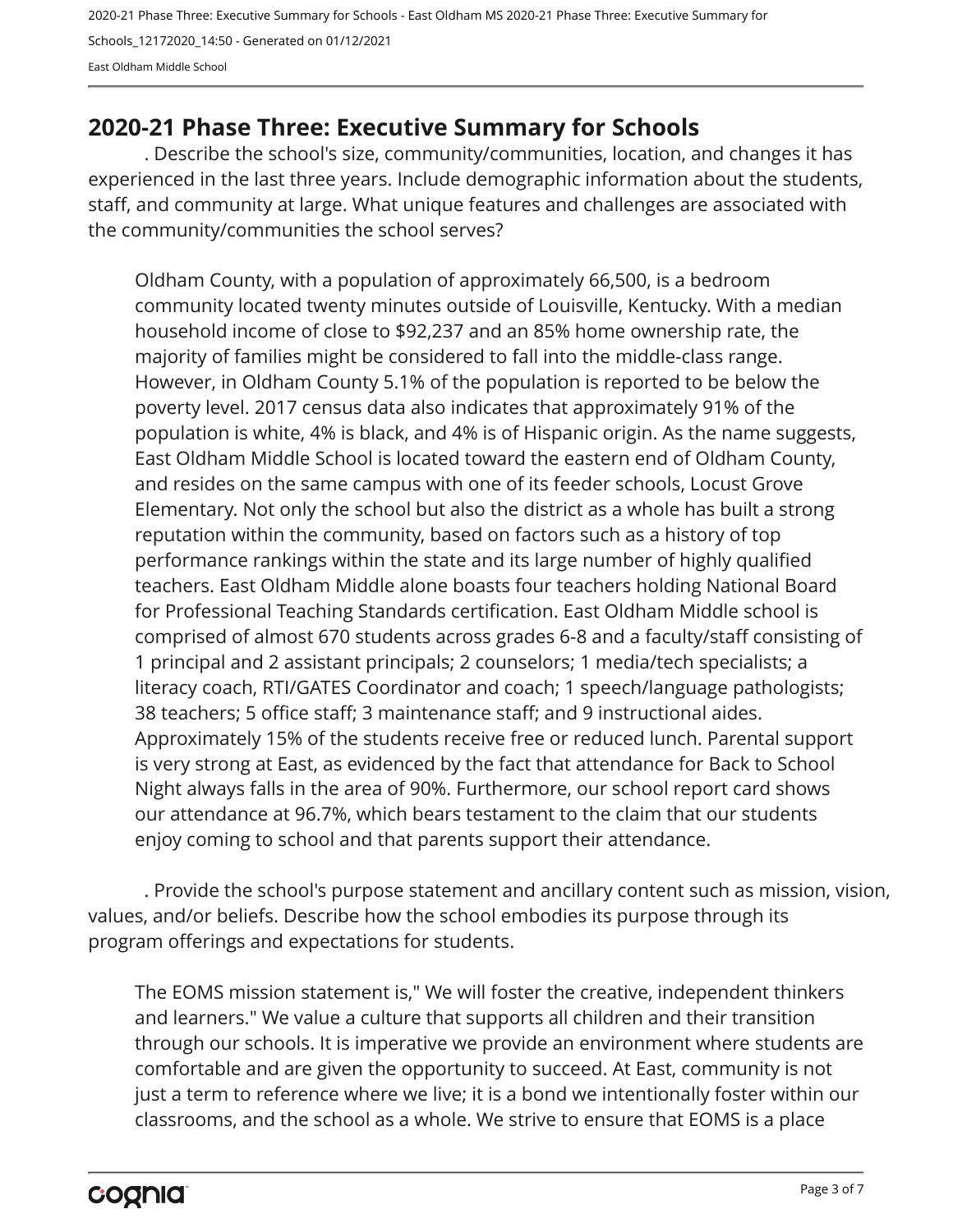Schools\_12172020\_14:50 - Generated on 01/12/2021

East Oldham Middle School

where students feel safe to take risks, and express their thinking in a place where they are not just told to work together, but are taught how to work together. To achieve this goal we focus on three things: a common mission to foster creative independent thinking and learning in our students, respectful and open communication, and strategic implementation of best practice, with feedback and support from colleagues and staff. East Oldham's mission is to foster creative independent thinkers and learners, as we believe independent thinkers and learners have the tools and skills necessary to be successful in college, career, and any other avenue of life they might pursue. East Oldham has traditionally been a high performing school on all state assessments. By focusing on fostering greater student ownership of, and responsibility for, learning, not only should scores remain high, but the level of transfer and long-term application of understanding to real-life situations should increase. Achievement of this goal should be evident through assessment data, as mentioned above. Independent thinkers/learners should do well on assessments like the KPREP which assesses skill application as well as content knowledge. In the classroom, transfer tasks that ask students to demonstrate understanding of a skill or concept by applying it to a new and novel real-world situation also provide useful data. If the transfer tasks are well-developed and aligned with the goals of the unit, as our Collaborative Teams are trying to ensure, then analysis of student performance on those tasks should provide feedback on progress toward our goal of producing independent thinkers and learners, while also generating implications for next steps. A second piece of East's vision, which is implicit in the mission statement, is that we are responsible for ensuring the learning of ALL students. We work to meet the needs of struggling learners through our REACH program - allowing all students access to Tier 2, and we have a full time interventionist who oversees Tier 3 instruction. Within our school wide Tier 2 system, we identify students in need of consistent supplementary support in math and/or reading. Likewise, our GATES Coordinator works in classrooms and provides resources to help ensure the needs of gifted students are met. We also use CogAT to not only screen for gifted ability identification, but also as an instructional planning tool for all students. By understanding our students' ability profiles, our teachers can use a strength model to modify instructional methods and materials for individual students. Weekly team meetings and an emphasis on use of the workshop approach helps us better meet the needs of EVERY child. RTI data, assessments scores, and analysis of student products are critical tools in monitoring progress toward this goal. One student performance assessment we use is the MAP (Measures of Academic Progress), administered three times a year in the areas of reading, language and math. This assessment is not only used for universal RTI screening and to monitor growth over time, but it also provides diagnostic data teachers can utilize to plan instruction for the whole class, groups, or individuals. Disaggregation of results from KPREP tests allow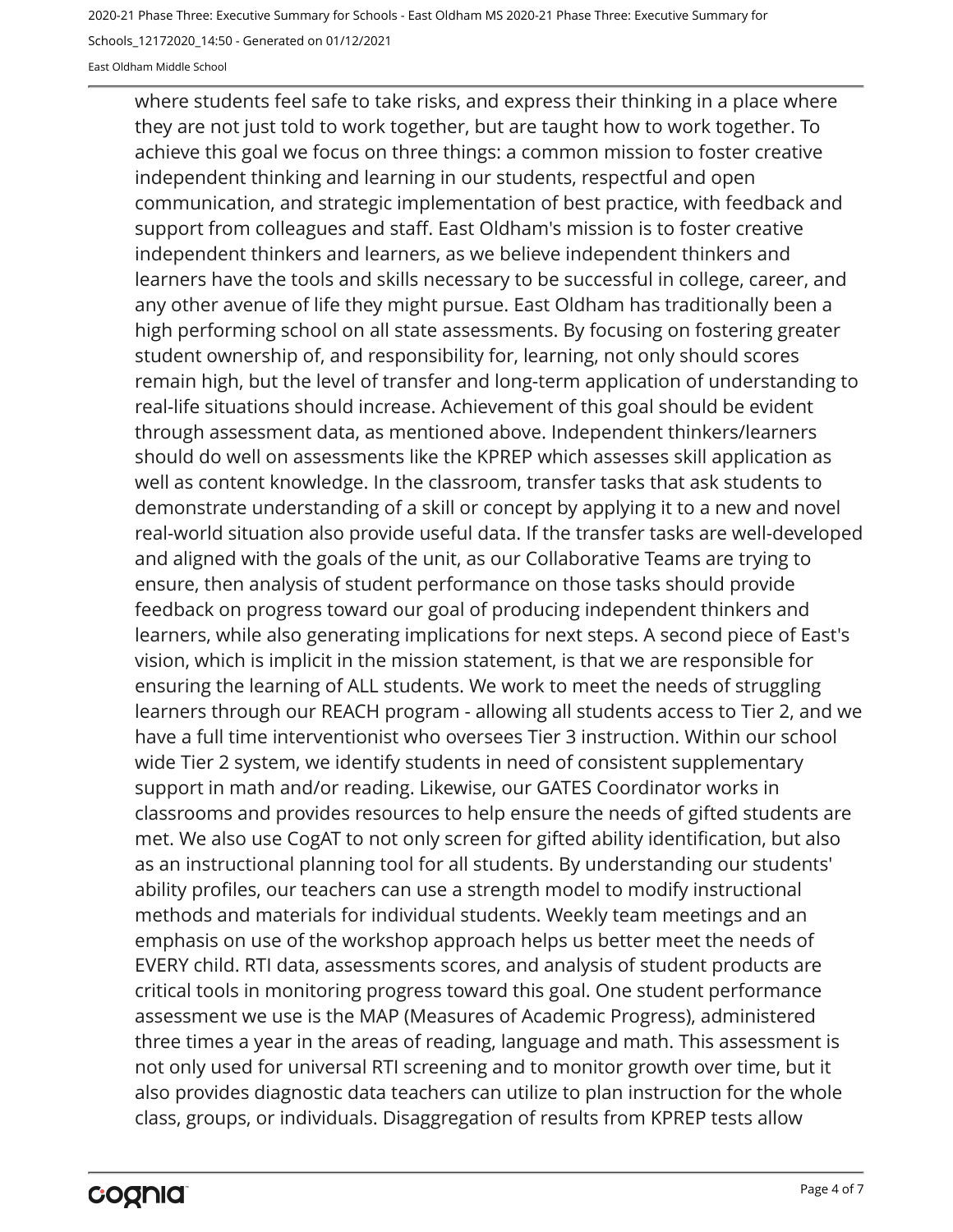Schools\_12172020\_14:50 - Generated on 01/12/2021

East Oldham Middle School

teachers to see where gaps exist in students' learning as well. Each year a school wide on-demand writing scrimmage is held at East, and the subsequent analysis, using the state rubric as a guide, by a team of instructors/administrators is instrumental in guiding writing instruction; whereas the DRA2 (Developmental Reading Assessment 2) allows us to locate the independent reading level of our struggling readers and use the data we gather to determine instructional implications. Transfer tasks and projects in the classroom provide other examples of student performance assessments, with subsequent Collaborative Team review to analyze instruction, plan next steps, and in some cases, to revise the task. Finally, in the area of the arts, performance assessments like the KMEA Solo and Ensemble competition, art shows, and adjudicated events offer opportunities for students to be evaluated on their abilities and for teachers to receive specific feedback to drive further instruction. Our staff engages in meaningful analysis of student work through Collaborative Team meetings and the aforementioned activities. Assessment, differentiation and community are threads that run through our Guiding Coalition created Teacher Work Day sessions and faculty meetings. Moreover, analysis of student products and teacher assessments are a regular part of Teacher Work Days. The 2018/19 school year saw the design and implementation of the EOMS House system. Students are assigned to a multi grade level house for their middle school career. Pride assemblies involve character-building activities for all students centered around the theme "Patriot Pride." Students are also invited to join groups targeted to meet the needs of specialized populations, such as those new to the school or dealing with grief. ESS, Math Lab, teachers' "open door" time before/after school, and Friday UpTime offer extra instructional help as needed, and reinforce that "we ensure the learning of every child." Moreover, student support is also available through the GATES/RTI Coordinator, literacy coach, district mental health consultant, school resource officer, guidance counselors and parent volunteers. Believing community and parental involvement to be a key component to student success, we regularly communicate via a weekly parent email, Edmodo, parent conferences, and student-led conferences. Involvement is also fostered through opportunities to chaperone at dances or field trips, to speak or present at such events as Discover E and the Science Fair, and to take an active supervisory or instructional role in events like the car unit. Programs such as the PTO and Operation Parent garner parental involvement as well, while the broader community is brought into the life of our school through service projects such as: Our Veteran's Day Program, the canned food drive for a local food bank, numerous student led collections, publication of student work, and recognition of student achievement in the local paper.

. Describe the school's notable achievements and areas of improvement in the last three years. Additionally, describe areas for improvement that the school is striving to achieve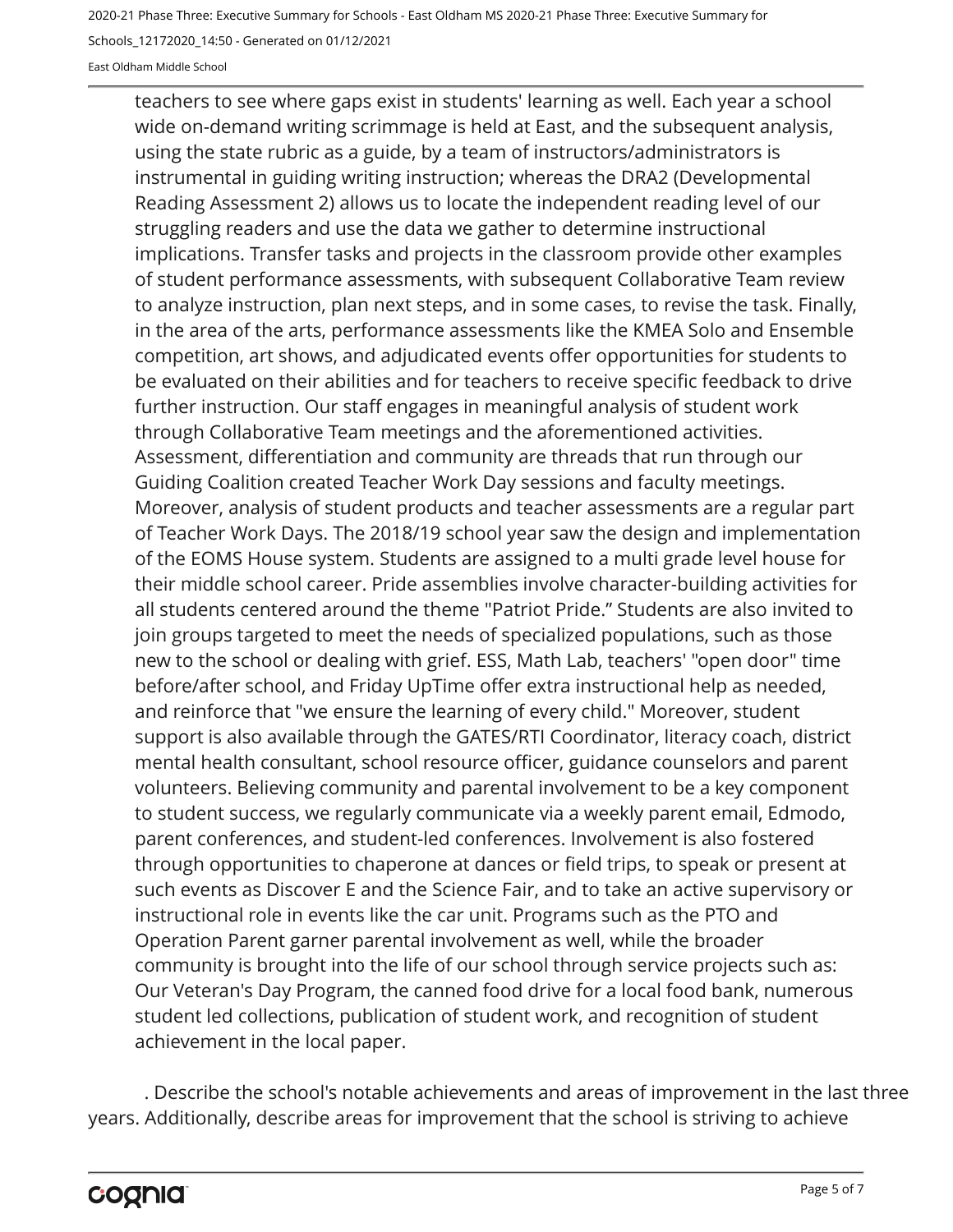Schools\_12172020\_14:50 - Generated on 01/12/2021

East Oldham Middle School

in the next three years.

Note: The school has operated well during the pandemic. The success in our NTI and Hybrid programs is yet to be measured. Proficiency: Reading has increased from 73.5% P/D to 74.6% P/D in the last 3 years. A high of 78.1 in 2018. Math has steadily increased from 68.5% P/D to 70.8% P/D in the last 5 years. Novice numbers remain very low - approximately 8% in reading and 5% in math. Area to improve: Our ECS population struggles to meet the performance of our non-ECS population. Although, Over the last 3 years, we have seen an increase in the % of P/D in reading (26.2% to 32.5%) and in math (13.1% increased to 22.9%). Our social studies scores took a iht this year, dropping to 73.4 % P/D. Our writing scores dropped this year to 42.6% P/D.

. **CSI/TSI Schools (including ATSI) Only:** Describe the procedures used to create the school's improvement plan and briefly state the specific efforts to address the causes of low student performance and resource inequities.

N/A

. Provide any additional information you would like to share with the public and community that were not prompted in the previous sections.

N/A